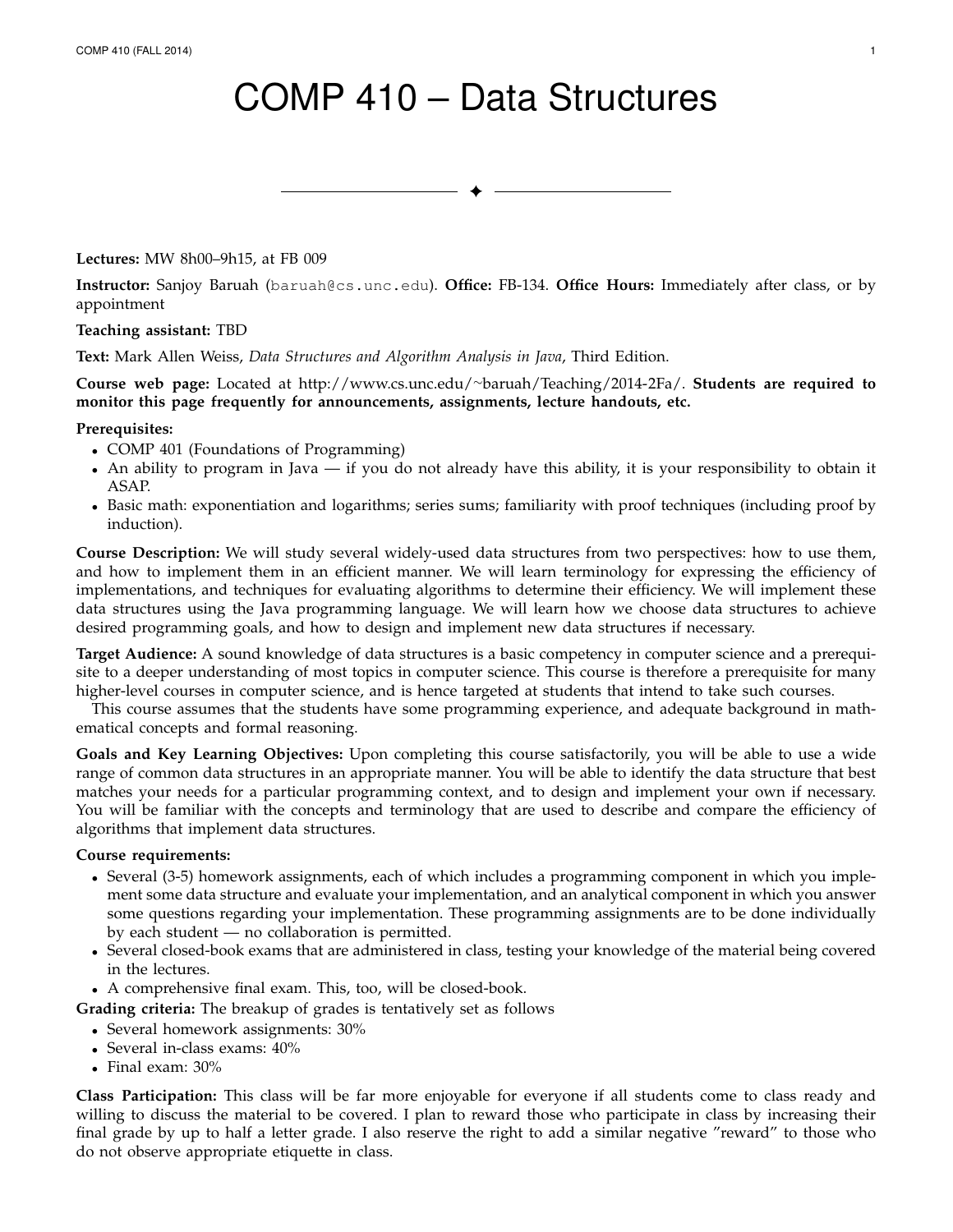### **Course Policies:**

- **Assignments:** No collaboration is permitted upon assignments. Please do not accept anyone's assistance (other than the instructor's or the TA's) - all submitted work must be your own, and you must include a signed honor statement with each submission explicitly stating that all submitted work is the result of your own effort only. Each assignment will contain submission instructions; assignments are due in class on the date specified. Late assignments are not accepted.
- **Grading policy:** Assignments are graded by the TA under the instructor's supervision. Graded assignments are returned in class. If you wish to dispute the score assigned to you, it is your responsibility to initiate negotiation via email on this, within one week of the date that the assignments are returned in class. No complaints will be considered after this one-week deadline.
- **Class Etiquette:** You are expected to maintain proper etiquette in class. This includes:
	- **–** Not making a habit of arriving late, or leaving in the midst of class. If you must be late once or twice, take an aisle seat quietly; likewise if you must leave early. If this becomes habitual, you should drop the course.
	- **–** Keeping cell-phones, pagers, etc. off during class. Not talking in class. Private discussion between students, even whispers, carry surprisingly well and are a real distraction to those seating near you and to the instructor.
	- **–** Not using your laptop to browse the web

We will try to be courteous to you and we ask that you be courteous to others as well. Thank you.

• The **course final** is given in compliance with UNC final exam regulations and according to the UNC Final Exam calendar<sup>1</sup>. It will be held during the 8am–noon time-slot on Friday, December 5th.

**Honor Code:** No collaboration is permitted in assignments or exams. All exams are closed-book; all code submitted in assignments must be the students own. No code obtained from other sources may be used without the explicit (email or written) permission of the instructor or TA.

Collaboration in assignments or exams, or the use of code not the students own, constitutes an honor code violation.

The Honor Code and the Campus Code are in effect for this course. The following is adapted from a memo from the Chancellor.

*The Honor Code prohibits lying, cheating, or stealing when these actions involve academic processes or University, students, or academic personnel acting in an official capacity. The Campus Code requires students to conduct themselves so as not to impair signicantly the welfare or the educational opportunities of others in the University community. As a student at UNC-CH, you have accepted a commitment to the Honor Code and the Campus Code, and the principles of academic integrity, personal honesty, and responsibility on which they were founded more than 100 years ago.*

*Academic dishonesty in any form is unacceptable, because it circumvents the purpose of the University. The instructor and teaching assistant have a responsibility to report any possible Honor Code violations to the Student Attorney General. Please join us in supporting the Honor Code by signing the Honor Pledge on all written work, and consult us if you are uncertain about your responsibilities within this specific course.*

**Disclaimer:** The professor reserves to right to make changes to the syllabus, including project due dates and test dates. These changes will be announced as early as possible.